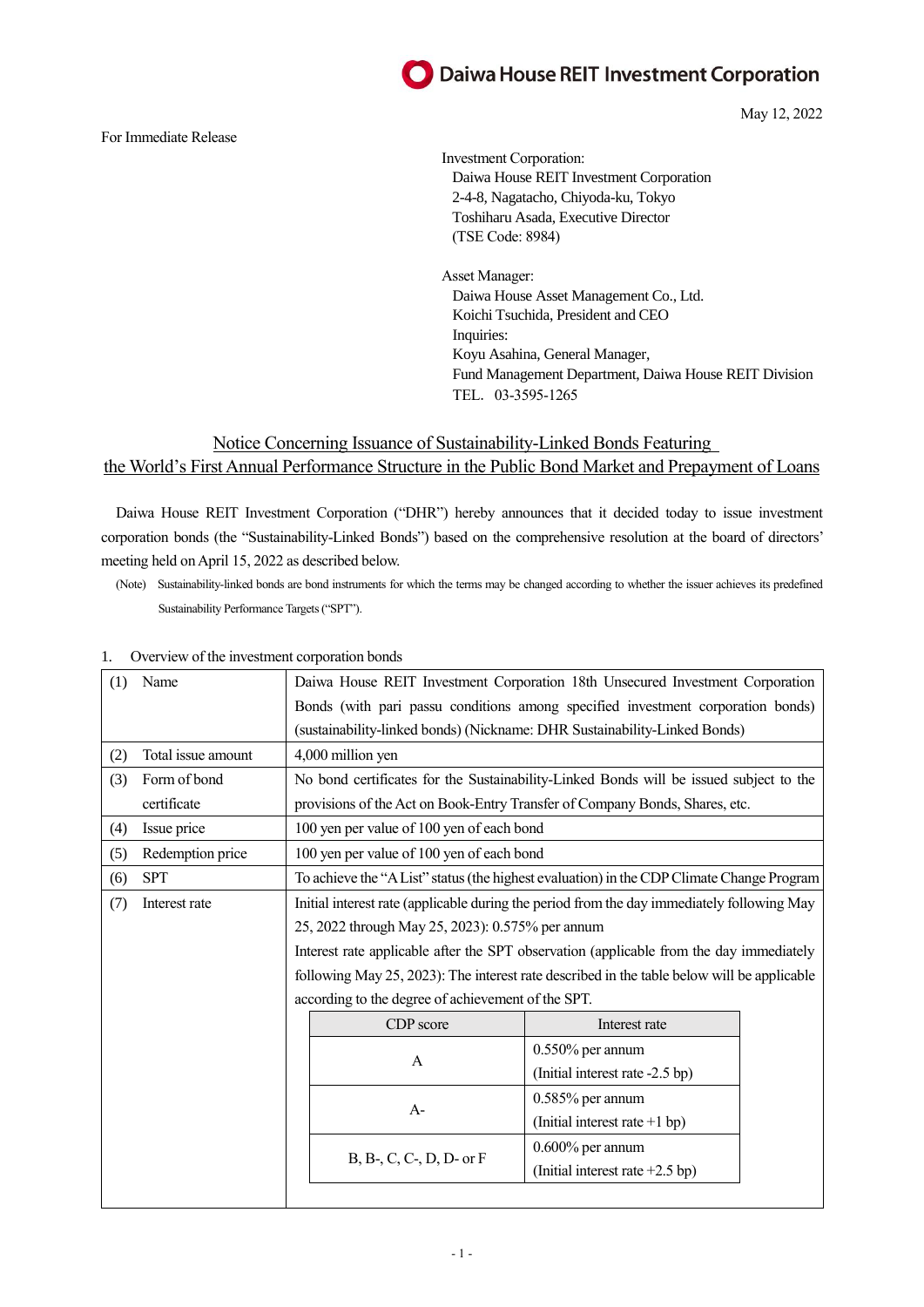# Daiwa House REIT Investment Corporation

|      |                              | Example: If DHR earns "A" score in the CDP Climate Change Programm, an interest rate        |
|------|------------------------------|---------------------------------------------------------------------------------------------|
|      |                              | of 0.550%, which is 2.5 bp lower than the initial interest rate, will be applied to the     |
|      |                              | Sustainability-Linked Bonds. The achievement of the SPT will be observed on the             |
|      |                              | observation reference date every year and the interest rate will be changed according to    |
|      |                              | the degree of achievement of the SPT.                                                       |
| (8)  | <b>Observation Reference</b> | The first observation reference date will be the last day of April 2023, and subsequent     |
|      | Date                         | observation reference date will be the last day of April of each year until the redemption  |
|      |                              | date.                                                                                       |
| (9)  | Denomination of each         | 100 million yen                                                                             |
|      | bond                         |                                                                                             |
|      | (10) Offering method         | Public offering                                                                             |
| (11) | Subscription period          | May 12, 2022 (Thursday)                                                                     |
|      | (12) Payment date            | May 25, 2022 (Wednesday)                                                                    |
|      | (13) Collateral and          | No collateral or guarantee is provided for the Sustainability-Linked Bonds, and no asset is |
|      | guarantee                    | reserved as security specifically for the Sustainability-Linked Bonds.                      |
|      | (14) Redemption method       | The total issue amount will be redeemed on May 25, 2029.                                    |
|      | and date                     | The Sustainability-Linked Bonds may be retired by purchase at any time after the payment    |
|      |                              | date unless otherwise stipulated by the depository.                                         |
|      | (15) Interest payment date   | May 25 and November 25 every year (In case such date is a bank holiday, the immediately     |
|      |                              | preceding bank business day will be the interest payment date.)                             |
|      | (16) Financial covenants     | Negative pledge clause is applicable.                                                       |
|      | (17) Credit rating           | AA (Japan Credit Rating Agency, Ltd.)                                                       |
|      | (18) Fiscal, issuing and     | Resona Bank, Limited                                                                        |
|      | paying agent                 |                                                                                             |
|      | (19) Underwriter             | Mizuho Securities Co., Ltd.                                                                 |
|      | (20) Sustainability-Linked   | Mizuho Securities Co., Ltd.                                                                 |
|      | <b>Bond Structuring</b>      |                                                                                             |
|      | Agent (Note)                 |                                                                                             |

(Note) Sustainability-Linked Bond Structuring Agents are agentsthat support issuers in implementing sustainability finance through advice on designing bond instrument and obtaining a third-party evaluation concerning Sustainability-Linked Bonds.

## 2. Purpose and Background of the Issuance

The basic approach of the Daiwa House Group, which DHR's sponsor Daiwa House Industry Co., Ltd. as well as DHR's asset manager Daiwa House Asset Management Co., Ltd. (the "Asset Manager") fall under, is "Creating Dreams, Building Hearts." As a group that co-creates value for individuals, communities and people's lifestyles, Daiwa House Group aims to build trust relationships with stakeholders and contribute to society through its businesses in addition to realizing a sustainable society by meeting the challenge of achieving "zero environmental impacts."

The Asset Manager shares the Daiwa House Group's basic approach, and considers that including environmental,social, and governance ("ESG") considerations in its real estate investment management operations contributes to DHR's basic policy of ensuring stable revenue and steady asset growth over the long term. Therefore, it has established the "Sustainability Policy" to guide its real estate investment management.

Amid increasing interest in sustainability such as ESG issues in recent years, the Asset Manager has established the Sustainability Committee to promote ESG-focused management based on the Sustainability Policy and implements various measures to achieve sustainability targets. Additionally, under the growth strategy announced in October 2021, DHR also focuses on enhancing its social value (Non-Financial Value) through its ESG strategy by promoting various initiatives.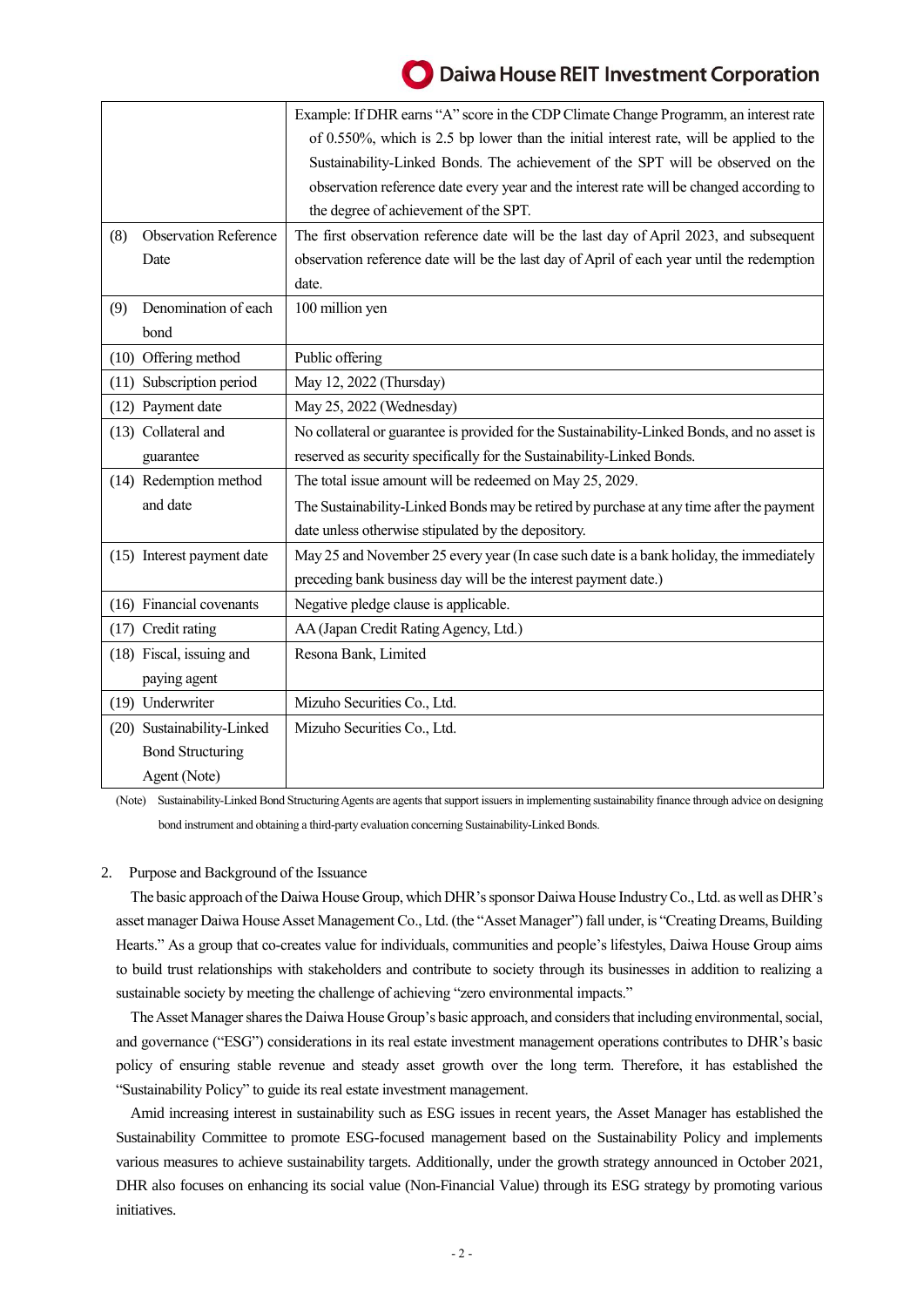## Daiwa House REIT Investment Corporation

DHR's sustainability initiatives related to investment corporation bonds include the issuance of green bonds related to the "Environmental" elements starting in 2019 and sustainability bonds related to both "Environmental" and "Social" elements in 2021. This offering will be made as a new sustainability initiative in financing following the above issuances. DHR will issue the Sustainability-Linked Bonds, with the aim of further promoting its sustainability initiatives and expanding the investor base to secure stable financing sources by responding to the growing demand from ESG investors.

#### 3. Structure of the Sustainability-Linked Bonds

(1) Eligibility as sustainability-linked bonds

In order to issue the Sustainability-Linked Bonds, DHR has obtained an external review from Japan Credit Rating Agency, Ltd. ("JCR") in alignment with the "Green Loan and Sustainability-Linked Loan Guidelines 2020" issued by the Ministry of the Environment of Japan (Note 1) and the "Sustainability-Linked Bond Principles 2021" issued by the International Capital Market Association (ICMA)(Note 2). For details, please refer to the news release dated today issued by JCR.

- (Note 1) Green Loan and Sustainability-Linked Loan Guidelines 2020 are the guidelines formulated and published in March 2020 by the Ministry of the Environment of Japan.
- (Note 2) Sustainability-Linked Bond Principles (2020 edition) are the principles published by the ICMA in June 2020 which provide guidelines that recommend structuring features, disclosure and reporting related to sustainability-linked bonds.

#### (2) Selection of Sustainability Performance Targets (SPT)

DHR and the Asset Manager set multiple ESG goals and develop/implement action plans for each goal. In measuring the achievement of the goals, DHR utilizes external ESG-related evaluations to ensure objectivity and multi-aspect assessments in addition to its internal review. Based on such approach, DHR has selected the CDP Climate Change Program's scores as the SPT for the Sustainability-Linked Bonds, as it considers that using the CDP Climate Change Program recognized as quality external evaluations reflecting the latest global trends and various stakeholders' requirements will contribute to enhancing DHR's unitholders' value through the sustainability initiatives. Additionally, in March 2022, DHR and the Asset Manager introduced a new asset management fee system, the "Sustainability Index-linked Fee," for the first time as J-REIT and adopted the CDP Climate Change Program's scoring as one of the sustainability indicators used in the system. DHR believes that selecting the CDP Climate Change Program's scores as the SPT for the Sustainability-Linked Bonds will further strengthen DHR and the Asset Manager's commitment to addressing the ESG issues and improve the governance.

| To achieve the "A List" status, the highest evaluation, in the CDP Climate Change Program |  |
|-------------------------------------------------------------------------------------------|--|

The CDP Climate Change Program assesses the level of effort to address the climate change issues made by organizations such as corporations and city governments. CDP scores organizations' responses to the questionnaires based on the qualitative and quantitative criteria and provides a final score in nine-tier score bands (A, A-, B, B-, C, C-, D, D- and F). In the CDP Climate Change Program in 2021, DHR was awarded the "A List" status for the first time as J-REIT. DHR will continue to promote its sustainability initiatives to achieve the SPT.



#### (3) Observation of the achievement of SPT and the application to changes in interest rates

The Sustainability-Linked Bonds have the structure where the achievement of SPT will be observed every year until the redemption date and the interest rate will be changed according to the degree of achievement of the SPT. More specifically, if DHR earns an "A" score in the CDP Climate Change Program, the interest rate applicable during the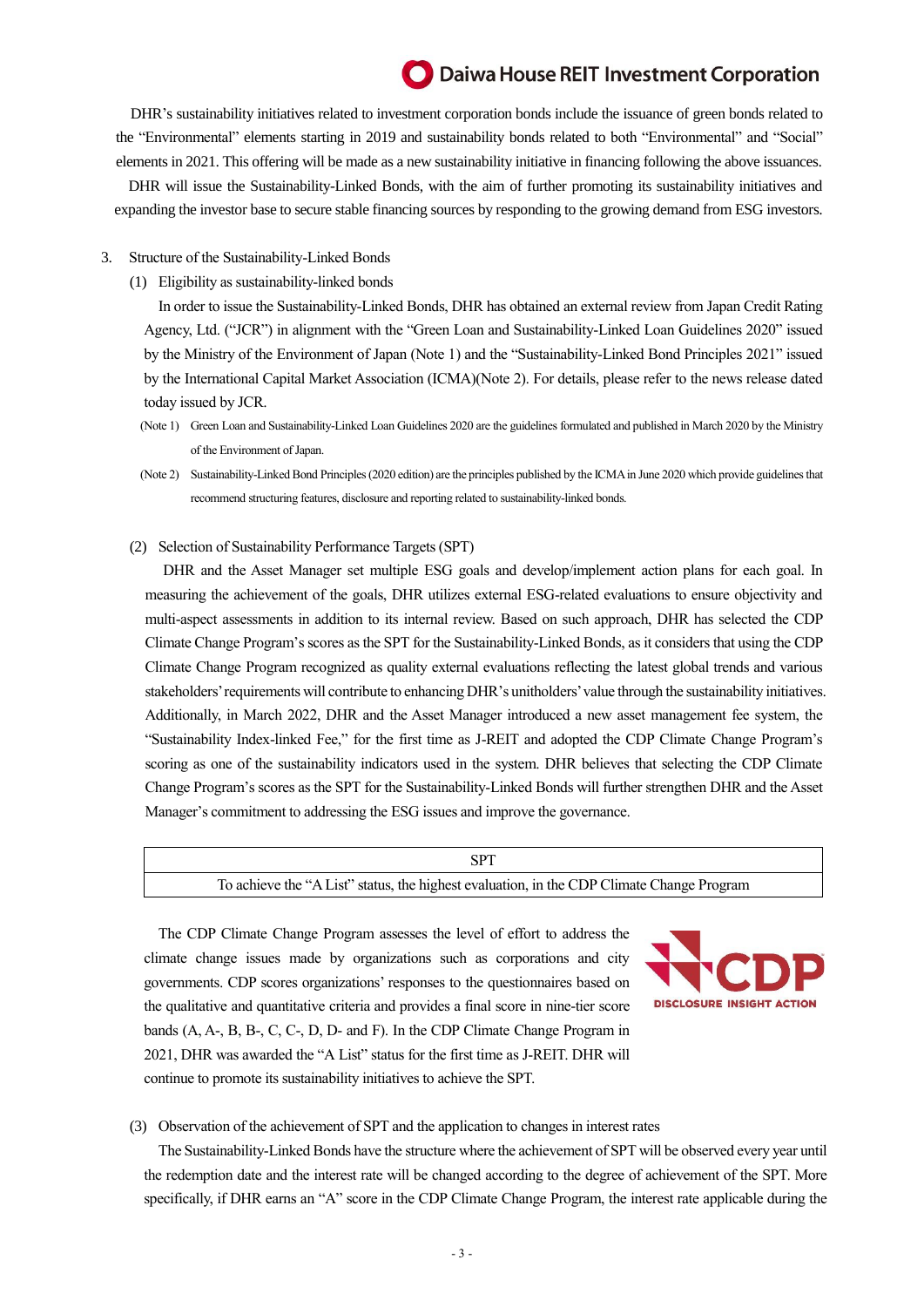# **O** Daiwa House REIT Investment Corporation

one-year period subject to the observation result will be reduced by 0.025% from the initial interest rate. In the event of failure to achieve the SPT, the applicable interest rate will be raised by 0.010% from the initial rate if DHR has earned "A-" score and will be raised by 0.025% from the initial rate if DHR has earned "B" or lower score. As of the date of the announcement, such structure in which the SPT is assessed annually and the interest rate changes according to the SPT will be the world's first case in the public bond market. In the case of conventional sustainability-linked bonds, there is a step-down type in which the interest rate of the bond decreases if the SPT is achieved and a step-up type in which the interest rate of the bond increases if the SPT is not achieved. In both cases, the interest rate changes in only one direction. DHR believes that the application of the sustainability-linked bonds will contribute to the stronger promotion of sustainability initiatives by issuers while ensuring fairness for both issuers and investors. For further details regarding the structure of the sustainability-linked bonds, please refer to "Supplementary Material for Issuance of Sustainability-Linked Bonds Featuring the World's First Annual Performance Structure in the Public Bond Market" released today.

- (4) Timeline for observing the achievement of the SPT The achievement of the SPT is scheduled to be observed in April every year until the redemption date based on the CDP's scoring results.
- 4. Amount of funds to be procured, use of proceeds and scheduled outlay period
	- (1) Amount of funds to be procured (approximate net proceeds) 3,976 million yen
	- (2) Use of proceeds and scheduled outlay period The proceeds will be allocated to part of the funds for the prepayment to be made on May 31, 2022 for the loan of 2,000 million yen due on August 31, 2022 and the loan of 2,000 million yen due October 31, 2022 (total amount: 4,000 million yen). The balance of 24 million yen between the amount of loans to be prepaid of 4,000 million yen and the net proceeds of 3,976 million yen will be paid by cash on hand.
- 5. Investors who declared investment in the Sustainability-Linked Bond The investors who have declared investment in the Sustainability-Linked Bonds as of the date of this announcement are listed as follows.
	- ・The Dai-ichi Life Insurance Company, Limited
	- ・The Dai-ichi Frontier Life Insurance Co., Ltd.